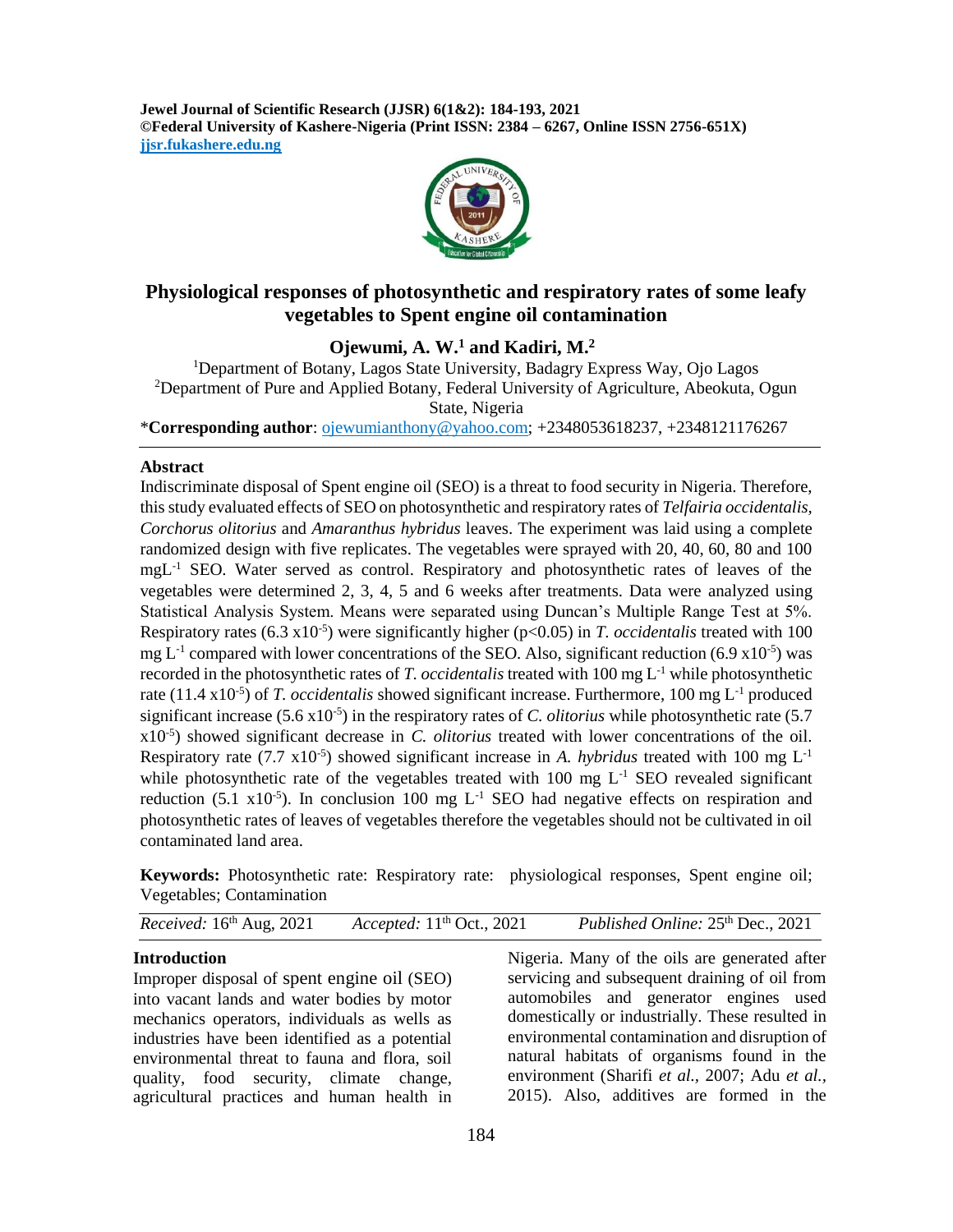contaminated soil due to production processes, these additives are eventually incorporated into the oil to boost the viscosity, thermal and oxidation stability of oil (Agbogidi *et al.,* 2005) which when exposed to the atmosphere or absorbed by the vegetables makes them toxic to herbivores and other consumers of the vegetables (Adu *et al.,* 2015).

In addition, contamination of the natural environment by petroleum-derived substances contributes to the degradation of agricultural land and changes the physiological processes of plants cultivated on the affected lands (Olayinka and Arinde, 2012). According to Odjegba and Idowu (2002), germination of *Amaranthus hybridus* seeds was significantly affected by spent engine oil-polluted soil and eventually resulted in low sustainable production of vegetables for nutritional requirements of many households in developing nations such as Nigeria.

Studies by Wenying *et al.* (2017) also revealed that degradation of chlorophyll, alterations in the stomata mechanisms and reduction in photosynthesis and respiration rates (Wang *et al.,* 2017), accumulation of toxic substances or their by-products in vegetal tissue, decrease in size as well as less production of biomass (Daniel-Kalio and Pepple, 2006; Adenipekun *et al,* 2008) were the major common symptoms of plants contaminated with oil. Also, growth retardation and chlorosis of leaves coupled with dehydration of plants and water deficiency were other physiological processes associated with responses of plants to oil contamination Adu *et al.* (2015). This contamination is a critical threat to many agricultural and horticultural practices and has consequentially made many arable lands not unfit for sustainable cultivation of vegetables for human consumption. Based on the harmful effects of SEO on the physiology of plants, this study was conducted to evaluate the contamination effect of the used engine on photosynthetic and respiratory rates of *A. hybridus, T. occidentalis* and *C.olitorius* 

#### **Materials and Methods Sources of experimental materials**

Seeds of *A. hybridus, T. occidentalis* and *C. olitorius* used for this study were collected from nearby farms in Abeokuta. Visual identification and authentication of the vegetables were carefully done by a plant taxonomist, Professor Aworinde D. O of Ondo State University of Science and Technology, Okiti Pupa, Ondo State Nigeria.

SEO was collected from auto-mechanic villages at Mile 6 road, Idi Aba and Camp, Osiele, Abeokuta, Ogun State. SEO from the two locations were thoroughly mixed and allowed to stay for five days and thereafter used to constitute five different concentrations of SEO contaminant levels i.e. 20; 40; 60; 80;  $100 \text{ mgL}^{-1}$  using water as diluent. This was achieved using syringes which ensured accurate quantity of the SEO concentration. 20 ml of SEO was added to 980 ml of water and made up of 20 mg $L^{-1}$  SEO while 40 mg $l^{-1}$  was achieved by adding 40 ml of SEO to 960 ml of water diluent. Similar procedures were repeated for 60, 80 and  $100 \text{ mgL}^{-1}$  SEO concentrations. Water served as control.

The experiment was carried out at the teaching and research botanical garden of the Federal University of Agriculture, Abeokuta.

# **Collection of Soil Sample**

Topsoil was randomly collected from the *Tectona grandis* plot, Federal University of Agriculture, Abeokuta and mixed thoroughly to ensure uniform distribution of nutrients. Also, pebbles and stones were removed from the soil and thereafter the soil was put into 90 perforated black polythene bags and watered for five days after which the polythene bags filled with soil were divided into three per vegetable.

# **Experimental design of the study**

Each of the divisions was arranged into 6 groups of five replicates using a randomized complete block design. Seeds of *A. hybridus, T. occidentalis* and *C. olitorius* were separately sowed in each polythene bag containing the soil in situ. Each treatment was separated from the next by 0.5 m row spacing. The seedlings were thinned to five per polythene bag after emergence. SEO application commenced three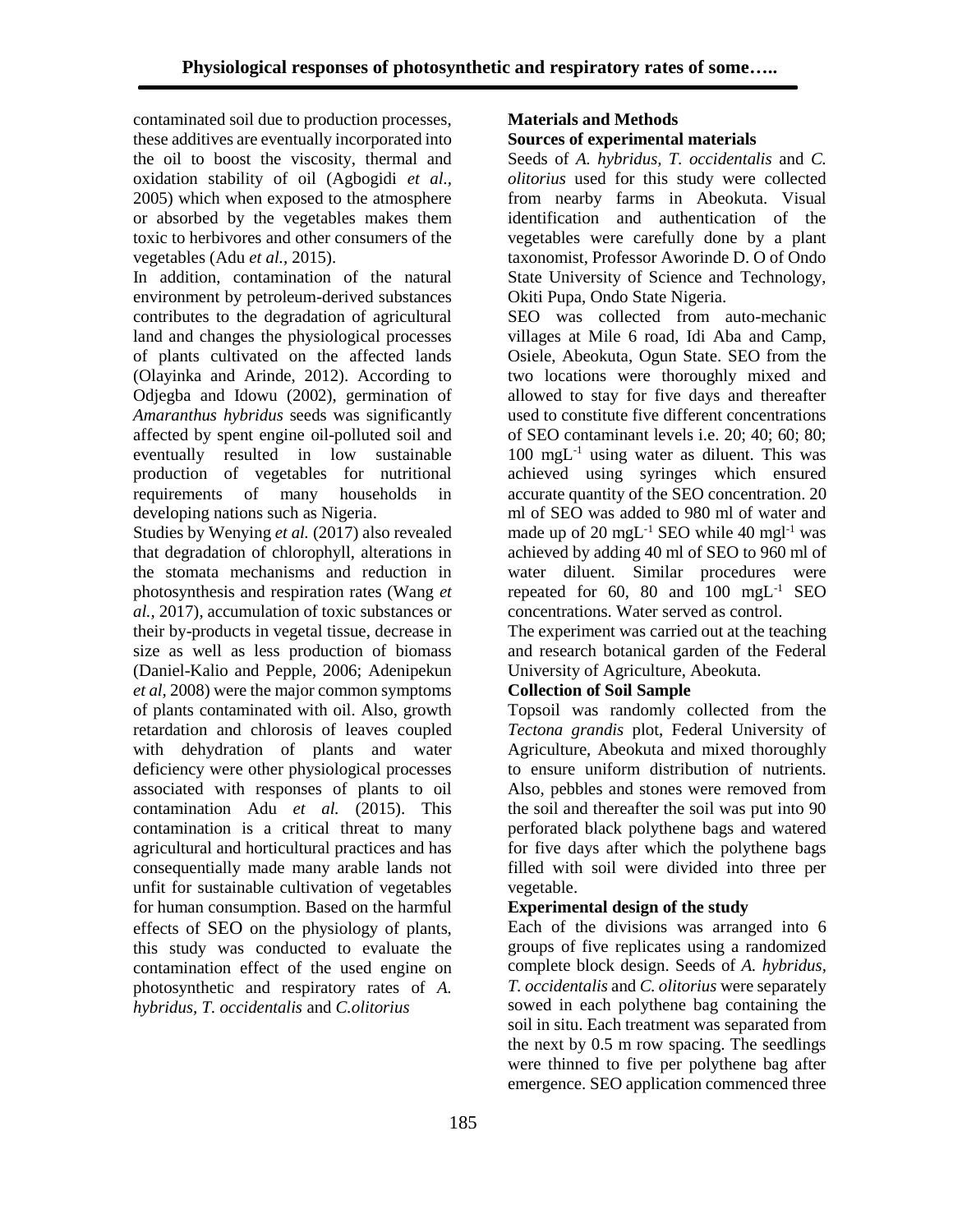weeks after planting when the vegetables have been established.

Each vegetable was treated daily with approximately 4litres of concentrations 20, 40, 60, 80, 100 mgL $^{-1}$  v/v oil/water at the same time once daily from the second week to the sixth week after planting. Control vegetables were watered daily with equal amount of water only (4litre) for the same period. The experiment was monitored for respiratory and photosynthetic rates of the vegetables

# **Effect of SEO Contamination on Respiratory and Photosynthetic Rates of Leaves of** *T. occidentalis, C. olitorius* **and** *A. hybridus*

#### **Respiratory rate**:

Sach's half leaf method described by Kadiri (1999) was employed. Five leaf discs (area 1.4cm<sup>2</sup> ) were carefully bored out at dawn (5:00 am) with a cork borer from half part of a leaf still intact on treated and control vegetables. The treated and control vegetables were transferred immediately into a dark room. The leaf discs bored out were collected in envelopes and dried in the oven at  $80^{\circ}$ C to constant weight; their dry weights were recorded and designated as  $W_1$ . Five hours later, still in the darkroom, the treated and the control vegetables were harvested with another set of 5 leaf discs (area 1.4cm<sup>2</sup>) bored out of the other half part of the leaf that was earlier bored for both treated and control vegetables. The bored-out leaf discs were dried in the oven at 80<sup>0</sup>C to constant weight. Their dry weights were recorded and designated  $W_2$ , the entire procedure was replicated five times for each sample and the respiratory rate of the vegetables were calculated using the formula

Respiratory rate = 
$$
\frac{(W1 - W2)}{1.4 \text{cm}^2 \text{5hr}} \times 1
$$

# **Photosynthetic rate**

Photosynthetic rate was determined in a manner similar to that of respiratory rate by modifying methods of Thoday (1909) and Neales and Incoll (1968). Five leaf discs (area 1.4cm<sup>2</sup> ) were bored out from half part of a leaf on a treated and control vegetables that were used in determining respiratory rate. This was done immediately after determining the respiratory rate and with treated and control plant still in the dark. The leaf discs were also kept in envelopes and dried in the oven at  $80^{\circ}$ C to constant weight, their weight was recorded and designated as W3. The treated and control plants were immediately transferred outdoor in the sun. Five hours later in the sun, another set of 5 leaf discs were bored out from the half parts of the leaf that was earlier bored on both the treated and control plants. The bored-out leaf discs were dried in the oven at  $80^{\circ}$ C to constant weight; their dry weights recorded and designated W4. The entire procedure was repeated five times and photosynthetic rate was calculated using the mathematical relationship below;

 Photosynthetic rate = (W1−W2)g+ (W4−W3)g x 1

$$
1.4 \mathrm{cm}^2 \qquad 5h
$$

1.4cm2 5hr<br>Unit of Photosynthetic rate is gcm<sup>-2</sup>h<sup>-1</sup> W<sub>1</sub> and W<sub>2</sub> were Inputs from respiration. **Data Analysis**:

Data were analysed using Statistical Analysis System (SAS, 2013, Version 9.3.SAS Institute Inc., Cary, NC., USA). Means were separated using Duncan's Multiple Range Test at 5% level of significance ( $p < 0.05$ )

# **Results**

Effects of spent engine oil on respiratory and photosynthetic rates of *A. hybridus, T. occidentalis* and *C. olitorius* are presented in table 1. Results revealed that various concentrations of spent engine oil studied produced significant effects on respiratory and photosynthetic rates of *T. occidentalis* leaves. It was also noticed that with inclusion of concentrations of SEO, both respiratory and photosynthetic rates of *T. occidentalis* leaves showed significant difference ( $p < 0.05$ ). Concentration of SEO produced significant increase ( $p < 0.05$ ) on the respiratory rate of the vegetable while significant reduction ( $p <$ 0.05) was observed in the photosynthetic rate of the vegetable with inclusions of concentrations of engine oil over the period of investigation. Further investigation revealed that respiratory rates  $(6.3 \times 10^{-5})$  were significantly higher ( $p \leq 0.05$ ) in *T*. *occidentalis* treated with 100 mg L-1 compared with values of the parameter in the vegetable treated with lower concentrations of the SEO. 186 Significant reduction  $(6.9 \text{ x}10^{-5})$  were also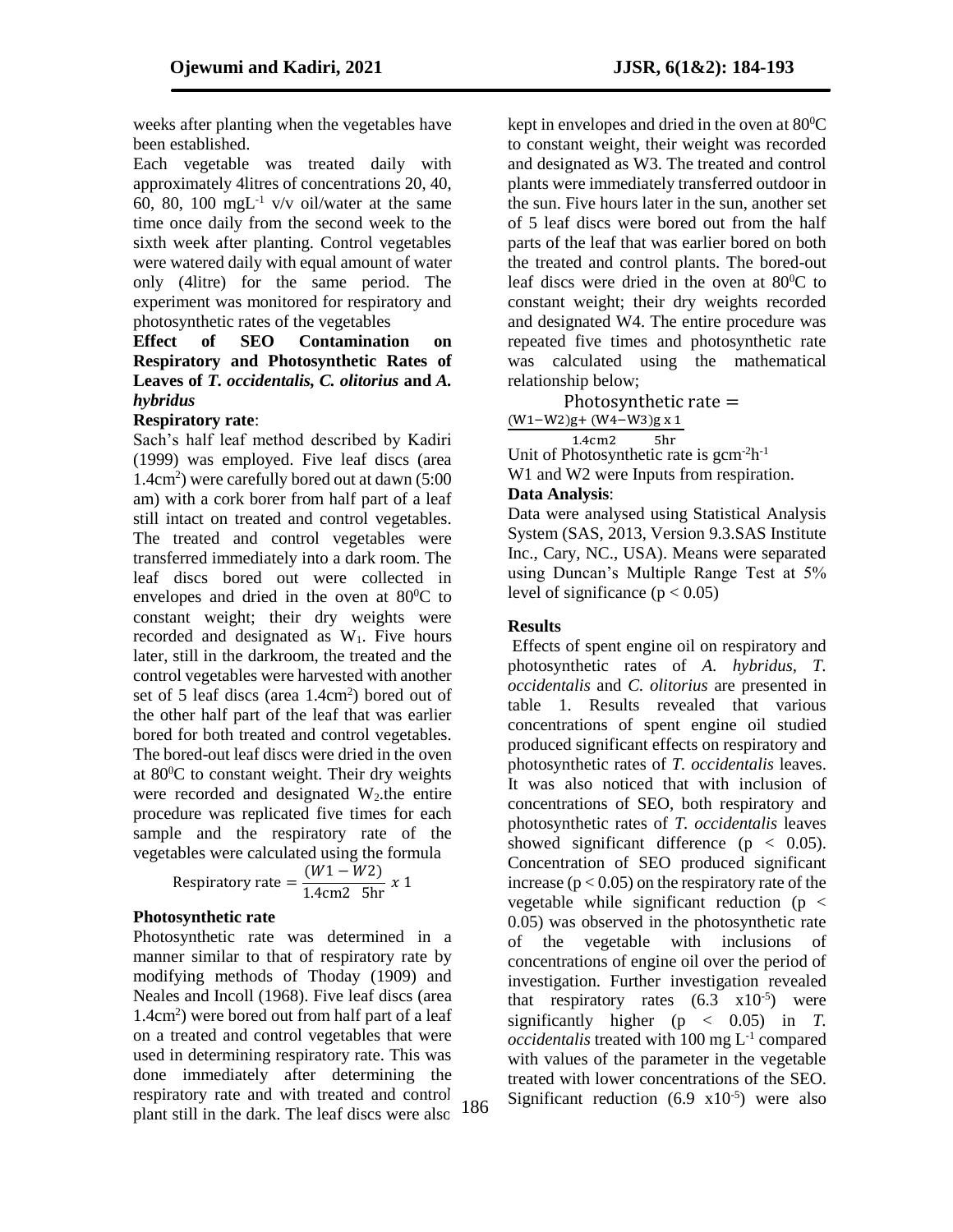recorded in the photosynthetic rates of *T. occidentalis* treated with 100 mgL-1 while photosynthetic rates  $(11.4 \text{ x}10^{-5})$  of the vegetable showed significant increase (p<0.05). Also, respiratory rates recorded in the leaves of *C. olitorus* showed significant increase ( $P < 0.05$ ) while photosynthetic rates showed significant decrease  $(p<0.05)$  with inclusion in concentrations of the treatments. Furthermore Also, 100 mg  $L^{-1}$  produced significant increase  $(P<0.05)$  (5.6  $\times 10^{-5}$ ) in the respiratory rates of *C. olitorius* while photosynthetic rate  $(5.7 \times 10^{-5})$  showed significant decrease in *C. olitorius* treated with other treatments (Table 2). Similar observations were noticed on the effects of the concentrations of SEO on respiratory and photosynthetic rates of *A. hybridus.* Furthermore, respiratory rate  $(7.7 \times 10^{-5})$ showed significant increase in *A. hybridus* treated with  $100 \text{ mgL}^{-1}$  while photosynthetic rate of the vegetable revealed significant reduction ( $p<0.05$ ) (5.1 x10<sup>-5</sup>) in the vegetable treated with  $100 \text{ mg } L^{-1}$  (Table 3).

#### **Discussion**

Spent engine oil produced several effects on leaves of *T. occidentalis, C. olitorius* and *A. hybrids* investigated*.* The consistent increase recorded in respiration and decrease in photosynthetic rates of the vegetables as a result of contamination of used oil may be attributed to a number of factors such as hydrophobic nature of oil which might have prevented intake of water from air and soil by surface area of root hairs due to thin coat that surrounds it.

Contact between leaves of the vegetables and spent engine oil film might have prevented chlorophyll and other photosynthetic pigments present in the leaves from absorbing light energy and becomes activated for photosynthetic activities. Also, the contamination might have caused the oil to interfere with oil semi-permeable membrane of roots of the vegetables thereby preventing absorption some mineral nutrients from the soil. This observation is consistent with findings of Onwusiri *et al.* (2017) and Thanh *et al.* (2018) who reported reductions in the chlorophylls, mineral and protein contents in

*Telfairia occidentalis* and *Acacia raddiana* seedlings grown in contaminated soils. Also, Adenipekun and Kassim (2006) and Ekpo *et al.* (2014) reported that engine oil affected products of photosynthetic products such as protein, ash and fat contents in *Celosia argentea* leaves. Bioaccumulation of the oil on the root membrane of root of the vegetables may inhibit absorption of nutrients needed for formation of pigments that can efficiently trap energy for effective photosynthetic activities. Oil film may also impair absorption of water from the soil or atmosphere as one of the factors required for photosynthesis to occur in the leaves of plants.

Reduction in the photosynthetic rates reported in the present study may be attributed to ability of hydrophobic layer of oil to cover meristematic regions of roots of the vegetables where exudation, osmosis, mycorrhizal association with roots with microbes and other physiological processes of plants are taken place. However, hydrophobic layer over the root membrane as a result of spent engine oil may have limiting effect on water and nutrients absorption necessary for food synthesis in the leaves of the vegetables. This observation corroborates findings of Omosun *et al.* (2008); Odjegba and Atebe (2007); Cleusa *et al.* (2011 and Onwusiri, *et al.* (2017). Studies of Umebese and Awoniyi (2001) showed that oil contamination is toxic to plants and can create unfavourable conditions for nutrients uptake and make some nutrients such as nitrogen unavailable.

Milivojevic *et al.* (2006); Agbogidi *et al.* (2007); Rahman *et al.,* (2007); Li *et al.* (2008) and Ogbuehi *et al.,* (2010) reported reduction in proximate contents of cassava and maize due to impairment of photosynthetic pigments through cell injury and disruption of metabolism, decreased in enzymatic activities in photosynthetic metabolism and disruption of transportation of photosynthetic rates as well as stomata closure of affected plant grown in soil contaminated with spent engine oil Contact between oil and plant tissues, might be responsible for high respiration or reduction recorded in the photosynthetic rates of the vegetables.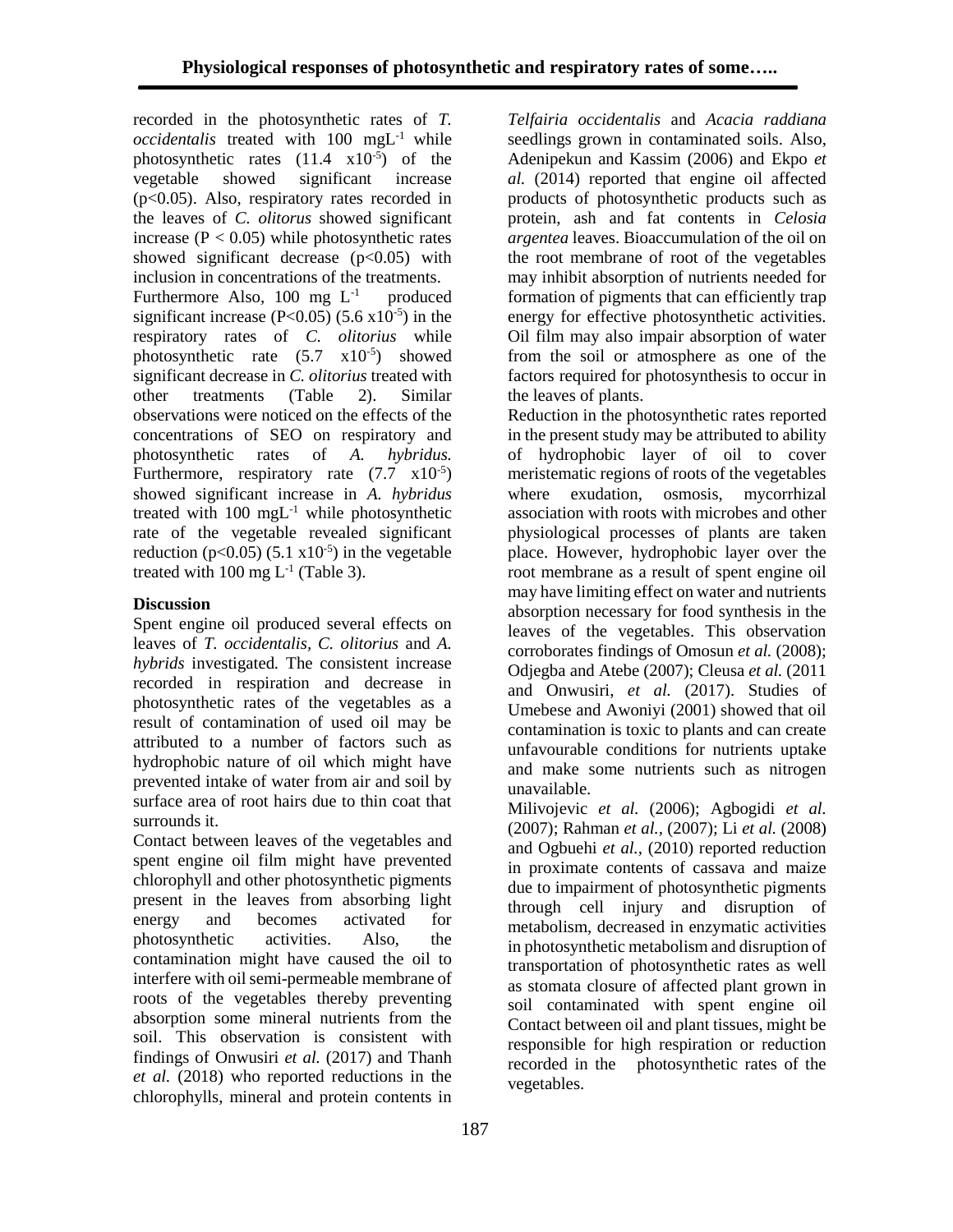| Oil concentration. |                         | Respiratory rate $(gcm-2h-1)$ |                         | Photosynthetic rate $(gcm-2h-1)$ |                           |                          |                              |                                                 |                       |                                      |
|--------------------|-------------------------|-------------------------------|-------------------------|----------------------------------|---------------------------|--------------------------|------------------------------|-------------------------------------------------|-----------------------|--------------------------------------|
| $(mgL^{-1})$       | 2WAT                    | 3WAT                          | 4WAT                    | 5WAT                             | 6WAT                      | 2WAT                     | 3WAT                         | 4WAT                                            | 5WAT                  | 6WAT                                 |
| $\boldsymbol{0}$   | $2.3\times10^{-5}b$     | $2.9 \times 10^{-5}$ b        | $3.4 \times 10^{-5}b$   | $4.0 \times 10^{-5}$ bc          | $4.3\times10^{-5c}$       | $14.6 \times 10^{-5}a$   | $13.4\times10^{-5}a$         | $12.6 \times 10^{-5}$ a $11.4 \times 10^{-5}$ a |                       | $11.4 \times 10^{-7}$<br>5a          |
| 20                 | $3.1\times10^{-5}$ ab   | $3.1 \times 10^{-5}b$         | $3.7 \times 10^{-5}$ ab | $4.6 \times 10^{-5}b$            | $4.9\times10^{-5b}$       | $13.1 \times 10^{-5}$ ab | $12.0\times10^{-5}$ ab       | $9.4 \times 10^{-5}b$                           | $9.7\times10^{-5}$ ab | $9.1 \times 10^{-7}$<br>5ab          |
| 40                 | $2.9\times10^{-5}$ ab   | $3.7\times10^{-5}$ ab         | $4.0\times10^{-5}$ ab   | $4.9\times10^{-5}b$              | $4.9\times10^{-5b}$       | $12.0\times10^{-5}$ ab   | $11.1 \times 10^{-5}$ ab     | $7.1\times10^{-5}$ bc                           | $8.9\times10^{-5}$ ab | $9.1 \times 10^{-7}$<br>5ab          |
| 60                 | $3.4 \times 10^{-5}$ ab | $4.0 \times 10^{-5}$ ab       | $4.3 \times 10^{-5}$ ab | $4.9\times10^{-5b}$              | $5.1\times10^{-7}$<br>5ab | $12.3 \times 10^{-5}$ ab | $10.0 \times 10^{-7}$<br>5ab | $6.6 \times 10^{-5}$ c                          | $8.3\times10^{-5}b$   | $8.3 \times 10^{-7}$<br>5ab          |
| 80                 | $4.0 \times 10^{-5}$ ab | $4.6 \times 10^{-5}$ ab       | $4.6 \times 10^{-5}$ ab | $5.1 \times 10^{-5ab}$           | $5.7\times10^{-7}$<br>5ah | $10.6 \times 10^{-5}$ ab | $9.4 \times 10^{-5}$ ab      | $5.7\times10^{5}c$                              | $7.1\times10^{-5}b$   | $7.4\times10^{-7}$<br>5 <sub>b</sub> |
| 100                | $4.3 \times 10^{-5}a$   | $4.9\times10^{-5}a$           | $5.1 \times 10^{-5}$ a  | $5.4 \times 10^{-5a}$            | $6.3\times10^{-5a}$       | $9.4\times10^{-5}b$      | $8.3\times10^{-5}b$          | $5.1 \times 10^{-5}$ c                          | $6.9\times10^{5}b$    | $6.9\times10^{-7}$<br>5 <sub>b</sub> |
| $S.E. \pm$         | $1.6\times10^{-6}$      | $1.8 \times 10^{-6}$          | $2.6 \times 10^{-6}$    | $1.2\times10^{-5}$               | $1.1 \times 10^{-5}$      | $2.1 \times 10^{-5}$     | $2.2 \times 10^{-5}$         | $1.3\times10^{-5}$                              | $1.5 \times 10^{-5}$  | $1.7\times10^{-5}$                   |

**Table 1: Effect of spent engine oil on respiratory and photosynthetic rate (gcm-2h -1 ) in the leaf of** *Telfairia occidentalis* **weekly from 2 to 6 WAT**

Means followed by different superscripts on the same columns are significantly different (p < 0.05) according to Duncan's Multiple Range Test

|  | Table 2: Effect of spent engine oil on respiratory and photosynthetic rate (gcm <sup>-2</sup> h <sup>-1</sup> ) in the leaf of Corchorus olitorius |  |  |
|--|----------------------------------------------------------------------------------------------------------------------------------------------------|--|--|
|  |                                                                                                                                                    |  |  |

|                         |                       |                                                |                         |                        | Photosynthetic rate      |                        |                        |                        |                         |
|-------------------------|-----------------------|------------------------------------------------|-------------------------|------------------------|--------------------------|------------------------|------------------------|------------------------|-------------------------|
| 2WAT                    | 3WAT                  | 4WAT                                           | 5WAT                    | 6WAT                   | 2WAT                     | 3WAT                   | 4WAT                   | 5WAT                   | 6WAT                    |
|                         |                       | $2.9\times10^{-5}$ bc                          | $3.1 \times 10^{-5}b$   |                        |                          |                        | $13.1 \times 10^{-5}a$ | $12.9\times10^{-4}a$   | $11.1 \times 10^{-7}$   |
|                         |                       |                                                |                         |                        |                          |                        |                        |                        | $^{4}a$                 |
| $3.4 \times 10^{-5}$ ab | $4.0\times10^{-5ab}$  | $3.3 \times 10^{-5}$ c                         | $3.4 \times 10^{-5}b$   | $3.7\times10^{-5b}$    | $13.1 \times 10^{-5}a$   | $9.7\times10^{-5}$ ab  | $10.0\times10^{-5}$ ab | $11.4\times10^{-4}$ ab | $9.1 \times 10^{-5}$ ab |
| $3.7 \times 10^{-5}$ ab | $4.3\times10^{-5ab}$  | $3.4 \times 10^{-5}$ bc                        | $4.3 \times 10^{-5}$ ab | $4.0\times10^{-5ab}$   | $12.6 \times 10^{-5}$ ab | $8.9\times10^{-5}$ abc | $8.9\times10^{-5}b$    | $9.7\times10^{-5}$ ab  | $8.0 \times 10^{-5}$ ab |
| $4.3 \times 10^{-5}$ ab | $4.3\times10^{-5ab}$  | $4.0\times10^{-5}$ abc                         | $4.9 \times 10^{-5}$ ab | $5.0 \times 10^{-5ab}$ | $11.1 \times 10^{-5}$ ab | $7.7\times10^{-5}$ bc  | $8.6 \times 10^{-5}b$  | $8.9\times10^{5}$ ab   | $7.1 \times 10^{-5}$ ab |
| $4.4 \times 10^{-5}a$   | $4.6\times10^{-5ab}$  | $5.4 \times 10^{-5}$ ab                        | $5.1 \times 10^{-5}a$   | $5.2 \times 10^{-5ab}$ | $8.6\times10^{-5}b$      | $6.6 \times 10^{-5}$ c | $7.4\times10^{-5}b$    | $8.0\times10^{-5}b$    | $6.6 \times 10^{-5}$ ab |
| $4.4 \times 10^{-5}a$   | $5.0 \times 10^{-5a}$ | $5.6 \times 10^{-5}a$                          | $5.1 \times 10^{-5a}$   | $5.6 \times 10^{-5a}$  | $8.3\times10^{-5}b$      | $6.3\times10^{-5}c$    | $6.9\times10^{5}b$     | $7.7\times10^{-5}b$    | $5.7\times10^{-5}b$     |
| $1.2 \times 10^{-5}$    | $1.3\times10^{-6}$    | $2.1\times10^{-6}$                             | $1.2 \times 10^{-5}$    | $1.3\times10^{-5}$     | $2.1 \times 10^{-5}$     | $1.5 \times 10^{-5}$   | $1.8 \times 10^{-5}$   | $2.2 \times 10^{-5}$   | $2.2 \times 10^{-5}$    |
|                         | $2.9\times10^{-5}b^3$ | <b>Respiratory rate</b><br>$2.9\times10^{-5b}$ |                         |                        | $2.1\times10^{-5b}$      | $15.1 \times 10^{-5}a$ | $10.9\times10^{5}a$    |                        |                         |

Means followed by different superscripts on the same columns are significantly different (p < 0.05) according to Duncan's Multiple Range Test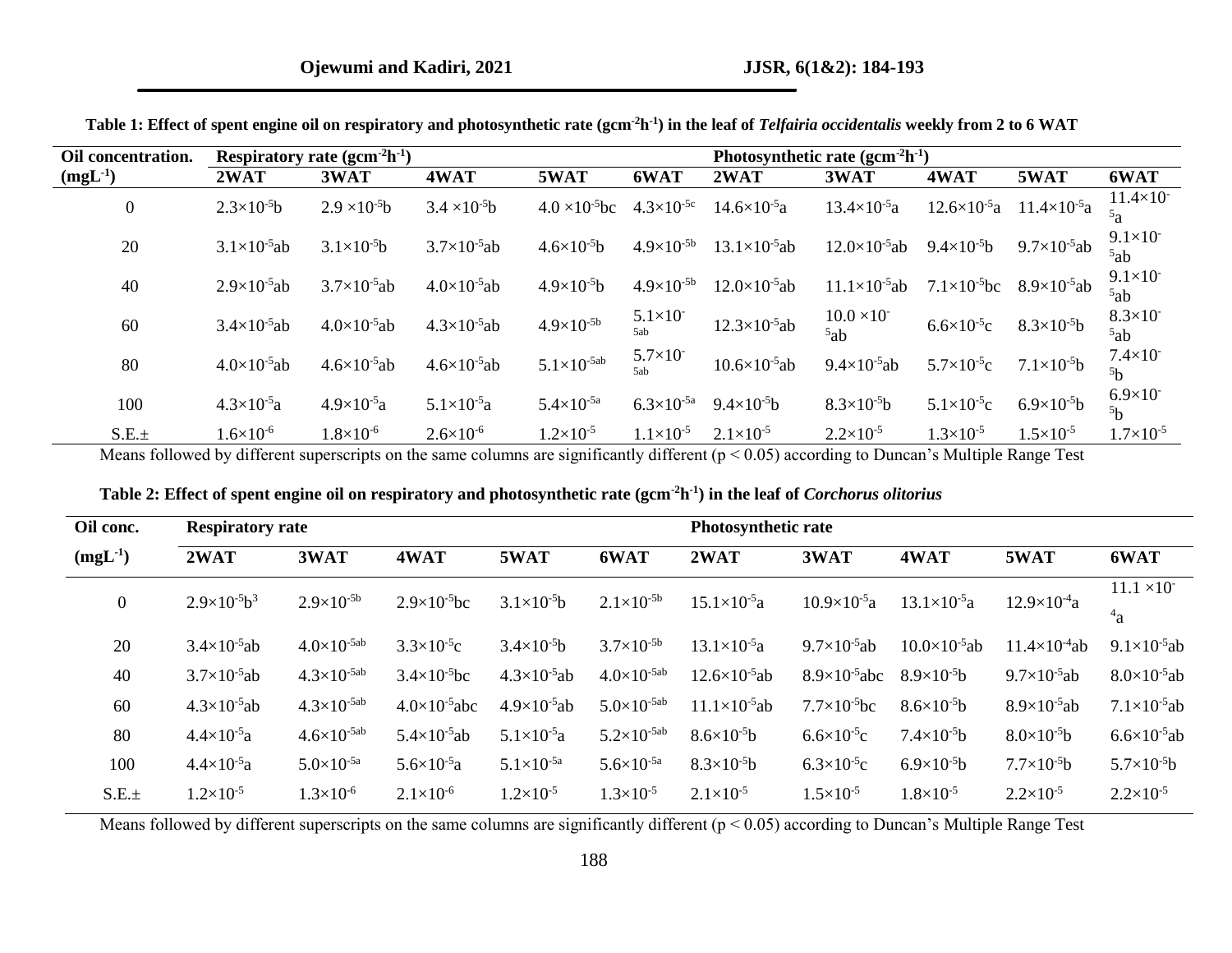| Oil conc.      | <b>Respiratory rate</b> |                       |                         |                         |                         | <b>Photosynthetic rate</b> |                           |                          |                       |                         |
|----------------|-------------------------|-----------------------|-------------------------|-------------------------|-------------------------|----------------------------|---------------------------|--------------------------|-----------------------|-------------------------|
| $(mgL^{-1})$   | 2WAT                    | 3WAT                  | 4WAT                    | 5WAT                    | 6WAT                    | 2WAT                       | 3WAT                      | 4WAT                     | 5WAT                  | 6WAT                    |
| $\overline{0}$ | $1.1\times10^{-5b}$     | $2.0\times10^{-5b}$   | $3.1\times10^{-5}b$     | $3.4\times10^{-5}b^3$   | $4.0\times10^{-5}b$     | $16.0\times10^{-5}a$       | $16.0\times10^{-5}a$      | $13.7\times10^{-5}a$     | $10.3\times10^{-5}a$  | $10.0\times10^{-5}a$    |
| 20             | $1.7\times10^{-5b}$     | $2.0\times10^{-5b}$   | $3.4 \times 10^{-5}$ ab | $4.3 \times 10^{-5}$ ab | $5.4 \times 10^{-5}$ ab | $13.7\times10^{-5}$ ab     | $13.4 \times 10^{-5}$ ab  | $12.3\times10^{-5}a$     | $8.3\times10^{-5}$ ab | $8.9\times10^{5}$ ab    |
| 40             | $1.6\times10^{-4b}$     | $2.3\times10^{-5ab}$  | $4.0\times10^{-5}$ ab   | $4.6 \times 10^{-5}$ ab | $5.7 \times 10^{-5}$ ab | $12.9\times10^{-5}$ ab     | $12.6 \times 10^{-5}$ abc | $11.4 \times 10^{-5}$ ab | $8.0\times10^{-5}$ ab | $8.3\times10^{-5}$ ab   |
| 60             | $2.6\times10^{-5ab}$    | $2.3\times10^{-5ab}$  | $4.9\times10^{-5}$ ab   | $5.7 \times 10^{-5}$ ab | $6.3 \times 10^{-5}$ ab | $12.0\times10^{-5}$ ab     | $10.6 \times 10^{-5}$ bc  | $10.3 \times 10^{-5}$ ab | $6.9\times10^{5}b$    | $6.9\times10^{5}$ ab    |
| 80             | $2.6\times10^{-5ab}$    | $2.6 \times 10^{-5a}$ | $4.9\times10^{-5}$ ab   | $5.7 \times 10^{-5}$ ab | $7.1 \times 10^{-5}a$   | $10.6 \times 10^{-5}b$     | $9.4 \times 10^{-5}$ bc   | $10.0\times10^{-5}$ ab   | $6.3\times10^{5}b$    | $6.3 \times 10^{-5}$ ab |
| 100            | $2.9\times10^{-5a}$     | $2.6 \times 10^{-5a}$ | $5.1 \times 10^{-5}a$   | $6.0 \times 10^{-5}a$   | $7.7\times10^{-5}a$     | $9.4 \times 10^{-5}$ b     | $8.6 \times 10^{-5}$ c    | $7.7\times10^{-5}b$      | $6.0\times10^{-5}b$   | $5.1 \times 10^{-5}$ b  |
| S.E.±          | $1.0\times10^{-6}$      | $1.2\times10^{-6}$    | $1.4\times10^{-6}$      | $1.2\times10^{-5}$      | $1.4\times10^{-5}$      | $2.1 \times 10^{-5}$       | $2.0\times10^{-5}$        | $2.0 \times 10^{-5}$     | $1.6 \times 10^{-5}$  | $1.8\times10^{-5}$      |

**Table 3: Effect of spent engine oil on respiratory and photosynthetic rate (gcm-2h -1 ) in the leaf of** *Amaranthus hybridus*

Means followed by different superscripts on the same columns are significantly different (p < 0.05) according to Duncan's Multiple Range Test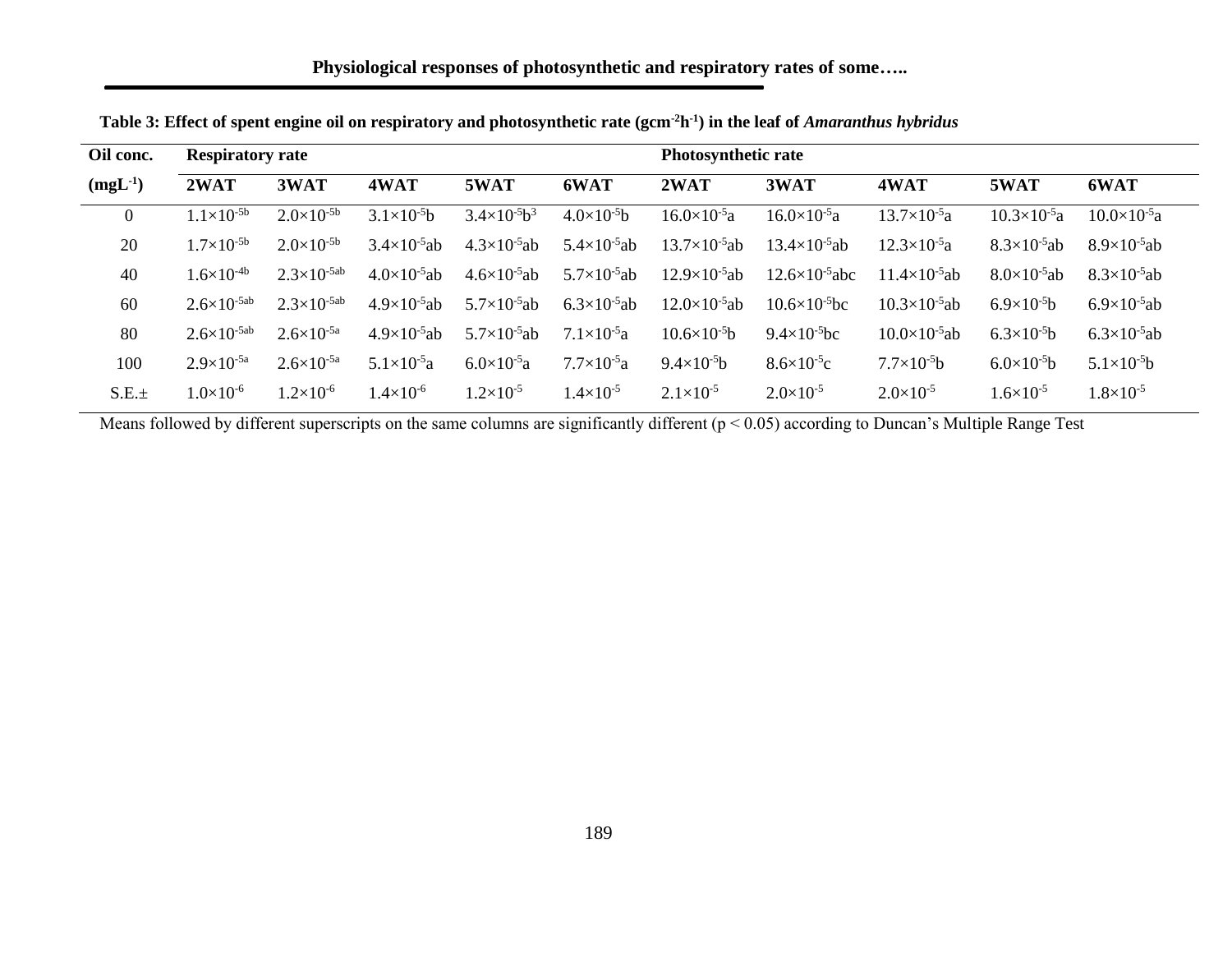Also, studies of Agbogidi and Ejemeta (2005), Agbogidi and Eshegbeyi (2006) and Agbogidi and Illondu (2013) revealed that reduction in dry mass accumulation following spent oil application on garden soil showed that hydrocarbons from oil contaminated soils accumulate in the chloroplast of plant leaves. However, reduction observed in photosynthetic rates in the present study may indicate that the oil posed obstruction to nutrient partitioning and their movement via phloem vessels. In addition, significant increase recorded in respiratory rates of leaves of the vegetables may be an indication that the oil has impaired respiratory structures such as lenticels in the roots and stomata in the leaves of the vegetables. This assertion corroborates submissions of Adel *et al* (1980) who postulated that mechanical injury to plant tissues or introduction of toxins at certain concentrations to plants has tendency to increase the rate of respiration in plants. Findings of Hass (1917) on effect of viscous and highly refined oil in the rate of respiration of citrus trees showed that respiration is greatly increased and remains abnormally high in the tree grown in oil contaminated soil. High respiratory rates recorded could also be that the oil has affected the biological oxygen demand level, thereby interfering with normal gaseous exchange in the vegetables

Odejimi and Ogbalu, (2006) and Kayode *et al.,* (2009) reported penetration of crude oil into pore spaces of terrestrial vegetation impeded photosynthesis and that other physiological processes of the vegetation and consequently suffocated the vegetation as a result of exclusion of air by the oil. Similarly, Anoliefo and Edegbai (2000) Osubor *et al.,* (2003) observed that polluted soil with spent engine oil experienced physiological drought in terms of disruption of plant water relation and root respiration which are necessary for growth of plants. Also, high rates of respiration rates recorded in this study may be regarded as one of the indicators of cellular metabolic activity such as oxidation of organic compound especially simple carbohydrate, storage of organic compound and a reduction in its intensity as well as decreases in the overall metabolic rate of the plant (Mello *et al*, 2010) However, results of this study on the effects of spent engine oil surrounding ecosystems as

important for decision makers regarding phytoremediation efforts after soil contamination with SEO (Nothers *et al.,* 2017).

# **Conclusion**

This study showed that spent engine oil has harmful effects on respiration and photosynthetic rates of *A. hybridus, T. occidentalis* and *C. olitorius* leaves, therefore, the study recommends that automobile mechanic centres should be sited in government approved areas to avoid contamination of agricultural products being consumed by people. People should desist from indiscriminate disposal of spent engine oil on farmlands to prevent reduction in the physiological processes of plants.

# **References**

- Adenipekun, C. O and Kassim, L. Q. (2006). Effect of spent engine oil on some growth parameters and moisture content of *Celosia argentea* L. *Nigerian Journal of Botany.* 19(2): 318-324
- Adenipekun, C. O., Oyetunji, O. J. and Kassim, L. S. (2008). Effect of spent engine oil on the growth parameters and chlorophyll content of *Cocchorus olitorus* Linn. *Environmentalist.* 28: 446-450.
- Adu, A. A, Aderinola, O. J., Kusemiju, V. (2015). Comparative effects of Spent engine oil and unused engine oil on the growth and yield of *Vigna unguiculata*  Cowpea. *International Journal of Science and Technology* 4 (3): 105-118
- Agbogidi, O. M. and Ejemeta, O. R (2005). An assessment of the effect of crude oil pollution on soil properties, germination and growth of *Gambaya albida* (L). *Uniswa Research Journal of Agricultural Science and Technology* 8(2): 148-155
- Agbogidi, O. M and Illondu, E. M. (2013). Effects of spent engine oil on the germination and seedling growth of *Moringa oleifera* (Lam.). *Scholar Journal of Agricultural Science* 3(6): 239-243.
- Agbogidi, O. M., Erutor, P. G, Appanbi, S. O. and Nagi, G. U. (2007). Evaluation of crude oil contaminated soil on the mineral nutrient element of maize (*Zea mays* L.) *Journal of Agronomy,* 6 (1): 188-193

190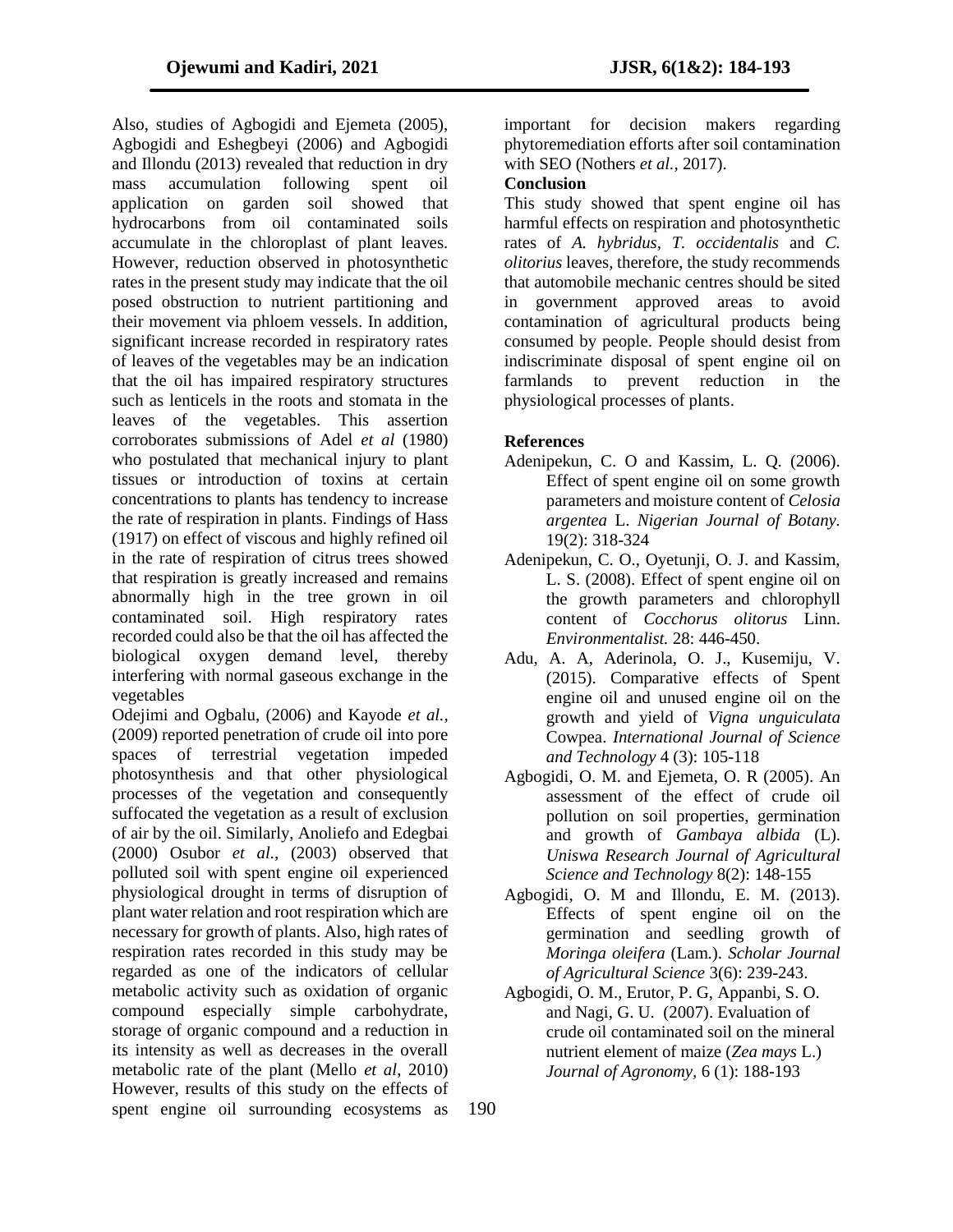- Agbogidi, O. M. and Eshegbeyi, O. F. (2006). Performance of Dacryodes edulis (Don. G. Lam H.J.) seeds and seedlings in a crude oil contaminated soil. *Journal of Sustainable Forestry* 22 (3/4): 1-14
- Anoliefo, G. O andEdegbai, B. O. (2000). Effect of spent engine oil as an oil contaminant on the growth of two eggplant species; *Solanum melongena* L. and *S. incanum*. *Journal of Agriculture, Forestry and Fisheries*1: 21-25.
- Awoniyi, A. S and Umebese, C. E, (2001). Impact of crude oil pollution on germination, growth and heavy metal accumulation in *Amaranthus hybridus CV-NH-AC-3*. *Journal of Research and Review* 2: 213-219
- Cleusa, Bona, I. M, Rezende, G. O and Luiz, A. S. (2011). Effect of Soil Contaminated by Diesel Oil on the Germination of Seeds and the Growth of *Schinus terebinthifolius* Raddi (Anacardiaceae) Seedlings. *Brazilian Archives of Biology and Technology,* 54(6): 1379-1387.
- Daniel-Kalio, L. A. and Pepple, S. F. (2006). Effect of bonny light crude oil pollution of soil o the growth of dayflower (*Commelina bengalensis*) in the Niger Delta, Nigeria. *Journal of Applied Science and Environmental. Management* 10: 111- 114.
- Ekpo, F. E, Asuquo M. E. and Offiong, E. E (2014). Effect of Diesel Oil Polluted Soil on Proximate Compositions and Mineral Elements of Scent Leaf (*Occimum gratisimum)* in Akwa-Ibom State, Nigeria, *International Research Journal of Environment Sciences,* 3(9); 1-5.
- Hass, A. R. C. (1917). Anesthesia and respiration. *Science*. 46: 462-464.
- Kayode, J, Olowoyo, O and Oyedeji, A. (2009). The Effects of Used Engine Oil Pollution on the Growth and Early Seedling Performance of *Vigna uniguiculata* and *Zea mays*. *Research Journal of Soil Biology,* 1: 15-19.
- Li, S. F., Pu, H. P and Wang, H. B (2008). Advances in the study of effects of arsenic on plant photosynthesis. *Soils*, 40(3):330- 366.
- Mello, J. I., Dietrich, R., Probst, L. F. D. and Amante, E. R. (2010). Evaluation of respiratory parameters in minimally processed lettuce grown under organic or conventional system. *Revista Ceres, Viçosa,* 57(6): 730-735
- Milivojevic, D. B, Nikolic, B. R. and Drinic, G. (2006). Effects of arsenic on phosphorus content in different organs and chlorophyll fluorescence in primary leaves of soybean. *Biologia Plantarum* 50:149-151.
- Neales, T. F. and Incoll, L. D. (1968). The Control of Leaf Photosynthesis Rate by the Level of Assimilate Concentration in the Leaf: A Review of the Hypothesis. *Botanical Review*, *34*(2): 107–125. http://www.jstor.org/stable/4353754
- Nothers, M, Segev, N. N, Kreling, J., Hjazin, A., and Croner, E. (2017). Desert vegetation forty years after an oil spill. *Journal of Environmental Quality*, 46: 568-575
- Odejimi, R. A. O and Ogbalu, O. (2006). Physiological Impact of Crude Oil Polluted Soil on Growth, Carbohydrate and Protein Levels of Edible Shoot of Fluted Pumpkin (*Telfairia occidentalis*). In: Botany and Environmental Health, Akpan, G. and C.S.J. Odoemena (Eds.). University of Uyo, Uyo, Nigeria, pp: 102-105
- Odjegba, V. J. and Atebe, J. O. (2007). The effect of used engine oil on carbohydrate, mineral content and nitrate reductase activity of leafy vegetable (*Amaranthus hybridus* L.). *Journal of Applied Science and Environmental Management* 11(2): 191- 196
- Ogbuehi, H. C, Onuh, M. O and Ezeibekwe, I. O. (2011). Effects of used engine oil pollution on the nutrient composition and accumulation of heavy metal in cowpea (*Vigna unguiculata (L.) Walp*). *Australian Journal of Agricultural Engineering* 2(4): 110-113.
- Olayinka, B. U and Arinde, O. O (2012). Effects of Spent Engine Oil on Germination and Seedling Growth of Groundnut (*Arachis hypogaea* L.). *Insight Ethnopharmacology*,  $2(1): 5-9$